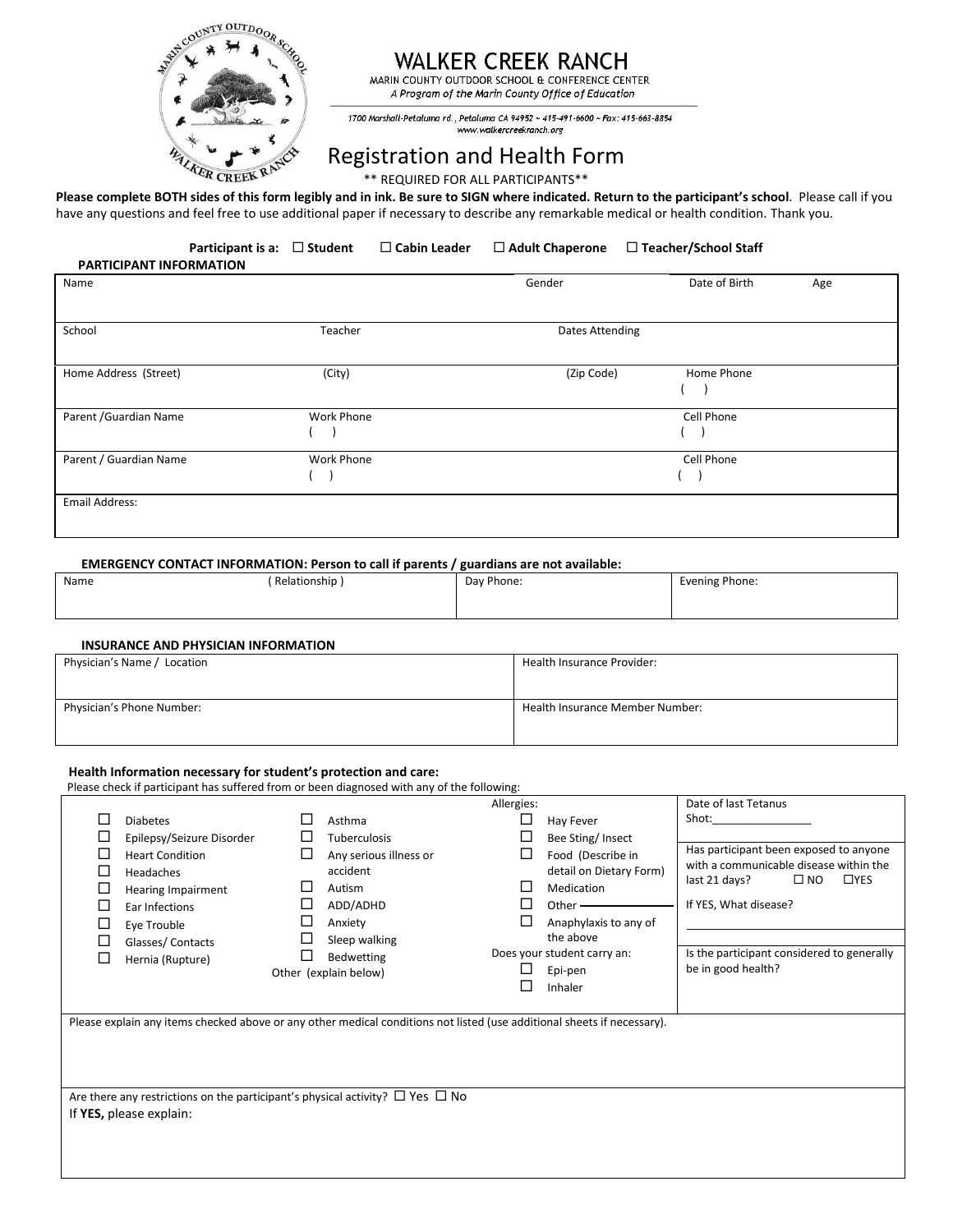

# WALKER CREEK RANCH

MARIN COUNTY OUTDOOR SCHOOL & CONFERENCE CENTER A Program of the Marin County Office of Education

1700 Marshall-Petaluma rd., Petaluma CA 94952 ~ 415-491-6600 ~ Fax: 415-663-8854 www.walkercreekranch.org

### **ROUTINE MEDICATIONS**

Will the participant **BRING** any prescription or non-prescription medications to Walker Creek Ranch?  $\Box$ YES  $\Box$  NO

If **YES** please supply the pertinent information on the Physician and Parent Authorization to Administer Medication form.

**\*\*Please be aware that per California Education Code 49423 a Physician's signature is required for prescription medication AND nonprescription medication** *brought* **to Walker Creek Ranch for any participant under the age of 18**\*\*

### **AS NEEDED MEDICATIONS**

Occasionally, it is helpful to provide students with nonprescription medications when they are at the Outdoor School. The medications listed below are kept in stock at the site for this purpose---you do not need to send additional over-the-counter medications. Please **check the box to indicate your permission** for the listed medication (some may be generic) to be administered by school staff on an as needed basis. An additional physician's signature is **NOT** required for medications listed below unless such medications are sent with the student to the Outdoor School.

### *May the participant take any of the following over-the-counter medications?*

| Acetaminophen (Tylenol) | $\Box$ Yes $\Box$ No | Cough/Cold Medicine | $\Box$ Yes $\Box$ No | Anti-itch lotion (Calamine)               | $\Box$ Yes $\Box$ No |
|-------------------------|----------------------|---------------------|----------------------|-------------------------------------------|----------------------|
| Ibuprofen (Advil)       | $\Box$ Yes $\Box$ No | Cough Drops         | $\Box$ Yes $\Box$ No | Hydrocortisone                            | $\Box$ Yes $\Box$ No |
| Tums/Antacids           | $\Box$ Yes $\Box$ No | Benadryl            | $\Box$ Yes $\Box$ No | Sting Relief Swab (benzocaine<br>topical) | $\Box$ Yes $\Box$ No |
| Pepto Bismol            | $\Box$ Yes $\Box$ No | Neosporin           | $\Box$ Yes $\Box$ No |                                           |                      |

### **DIETARY RESTRICTIONS**

**Does the participant have any dietary restrictions or food allergies?**  $\Box$  Yes  $\Box$  No

If **YES,** please fill out the additional Dietary Information form

## **\*\*REQUIRED FOR ALL PARTICPANTS\*\***

I agree the above information is correct to the best of my knowledge. I approve of administering medications as stated above. Should the participant need to be removed from the Walker Creek Ranch Program because of illness or misconduct I agree to provide transportation home.

For minor illnesses or injuries, I understand that Walker Creek Ranch will attempt to contact me at the earliest practical opportunity. Should a medical emergency arise and I am not immediately available, I hereby authorize medication, medical and/or surgical care may be provided for the participant through the facilities of the nearest hospital.

I consent to and authorize the taking and use of photographs, videos, audios, and media interviews of my son, daughter or ward (as parent or guardian) by Marin County Office of Education (MCOE) and /or any agency/person approved by the MCOE. I waive any proprietary right to this material and authorize any subsequent use thereof, including its release and showing to the general public in newspapers, online, television, in clinical training or by any other means selected by the MCOE or its agents. If you do not wish to have your child included in such, it is your responsibility to contact the outdoor school no later than two weeks prior to the outdoor school program at (415) 491-6602.

## **Signature of Parent / Guardian:**

*X* **Date:**

### **Voluntary Additional Information**

You are encouraged to voluntarily provide any additional information about the participant that will help us to understand how we can best support their success during their time at Walker Creek Ranch. This may include special concerns with respect to cabin assignments or other activities, anxieties about being away from home, showering, emotional concerns, sexual orientation, gender identity**,** or any other aspect of the participant that you believe may be helpful to Walker Creek Ranch staff. Please use this space, and additional space as necessary, to provide any additional information that you think may be helpful. Please note this information will be kept confidential and will only be shared with appropriate school staff working with the participant.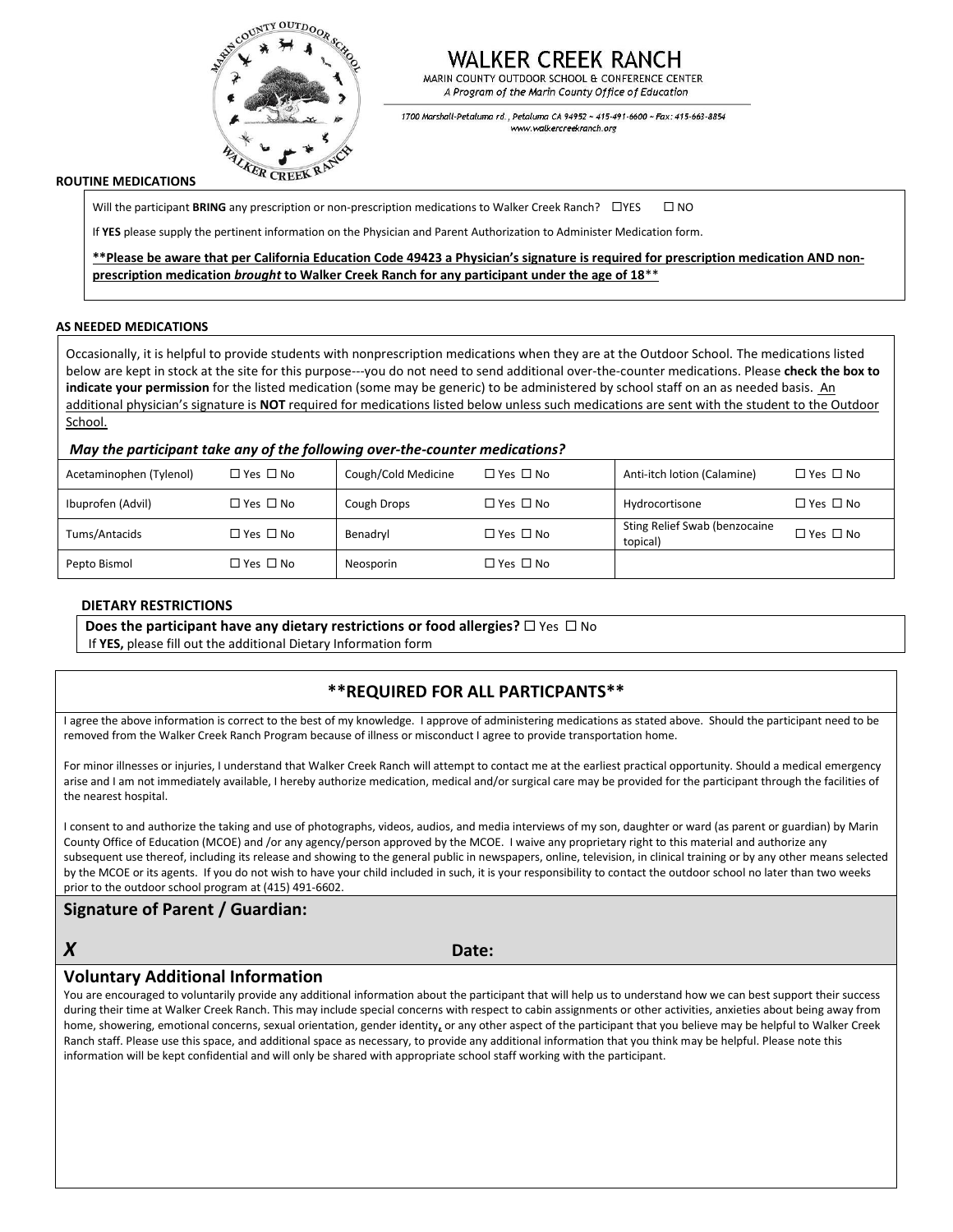

# **WALKER CREEK RANCH**

MARIN COUNTY OUTDOOR SCHOOL & CONFERENCE CENTER A Program of the Marin County Office of Education

1700 Marshall-Petaluma rd., Petaluma CA 94952 ~ 415-491-6600 ~ Fax: 415-663-8854 www.walkercreekranch.org

# **Authorization to Administer Medication**

This form authorizes administration of medication while the participant attends Walker Creek Ranch. District Policies of attending schools will be followed with regard to administering all medications. Visiting School Staff are responsible for ensuring that medications are administered daily.

| Name   |         | Gender          | Date of Birth | Age |
|--------|---------|-----------------|---------------|-----|
| School | Teacher | Dates Attending |               |     |

## **PRESCRIPTION AND REGULARLY TAKEN NON-PRESCRIPTION MEDICATIONS**

Any medications listed in this section and *brought* to Walker Creek Ranch require parent/guardian AND physician authorization. Without both authorizations these medications will not be administered.

| <b>Medication Name &amp; Purpose</b>                                                                                                                                                                                                                                                                                                        | Amount/Dosage | <b>Frequency/Time of Day</b> |  |  |  |  |
|---------------------------------------------------------------------------------------------------------------------------------------------------------------------------------------------------------------------------------------------------------------------------------------------------------------------------------------------|---------------|------------------------------|--|--|--|--|
| 1.                                                                                                                                                                                                                                                                                                                                          |               |                              |  |  |  |  |
| 2.                                                                                                                                                                                                                                                                                                                                          |               |                              |  |  |  |  |
| 3.                                                                                                                                                                                                                                                                                                                                          |               |                              |  |  |  |  |
| Precautions, Special Instructions, Possible Adverse Effect(s), or comments:                                                                                                                                                                                                                                                                 |               |                              |  |  |  |  |
| For participants with asthma or severe (anaphylactic) allergies, please indicate if they have permission to carry their inhaler and/or epi-pen on their<br>person and use as needed while attending the Marin County Outdoor School.<br>$\Box$ Yes – This participant has permission to carry their inhaler and/or epi-pen on their person. |               |                              |  |  |  |  |
| $\Box$ No – This participant may not carry their inhaler and/or epi-pen on their person. The medication must be on the person of a responsible<br>adult at all times.                                                                                                                                                                       |               |                              |  |  |  |  |

## **PHYSICIAN OR AUTHORIZED HEATHCARE PROVIDER**

*As the physician of the above named participant, it is, in my professional opinion appropriate and necessary that the above medications be available for administration during the student's overnight stay at Walker Creek Ranch.*

**Print Name of Physician: Phone Number: Phone Number: Phone Number: Phone Number: Phone Number: Phone Number: Phone Number: Phone Number: Phone Number: Phone Number: Phone Number: Phone Number: Ph** 

**Physician's Signature:**  *X*

## **PARENT OR GUARDIAN**

*X*

*I* am the parent and/or legal guardian of the above participant. *I* hereby give consent that the medication(s), both prescription and *nonprescription, indicated above be administered to the participant in accordance with my physician's instructions. I will notify Walker Creek Ranch immediately if I change physicians or if the medication is changed.*

**Signature of Parent / Legal Guardian**

**Date:** 

## **DIRECTIONS FOR SENDING MEDICATION TO WALKER CREEK RANCH**

**ALL medication sent with the participant, must be in the original container and clearly labeled with the following information:** 

### **PARTICIPANT'S NAME, PHYSICIAN'S NAME, NAME OF MEDICATION, and DOSAGE (how much and when)**

It is important that the participant continue to take their medication while at Walker Creek Ranch. DO NOT pack medicines in the participant's luggage. Medication must be given to the participant's classroom teacher for delivery to the Walker Creek Ranch Infirmary on the day of departure.

**Date:**